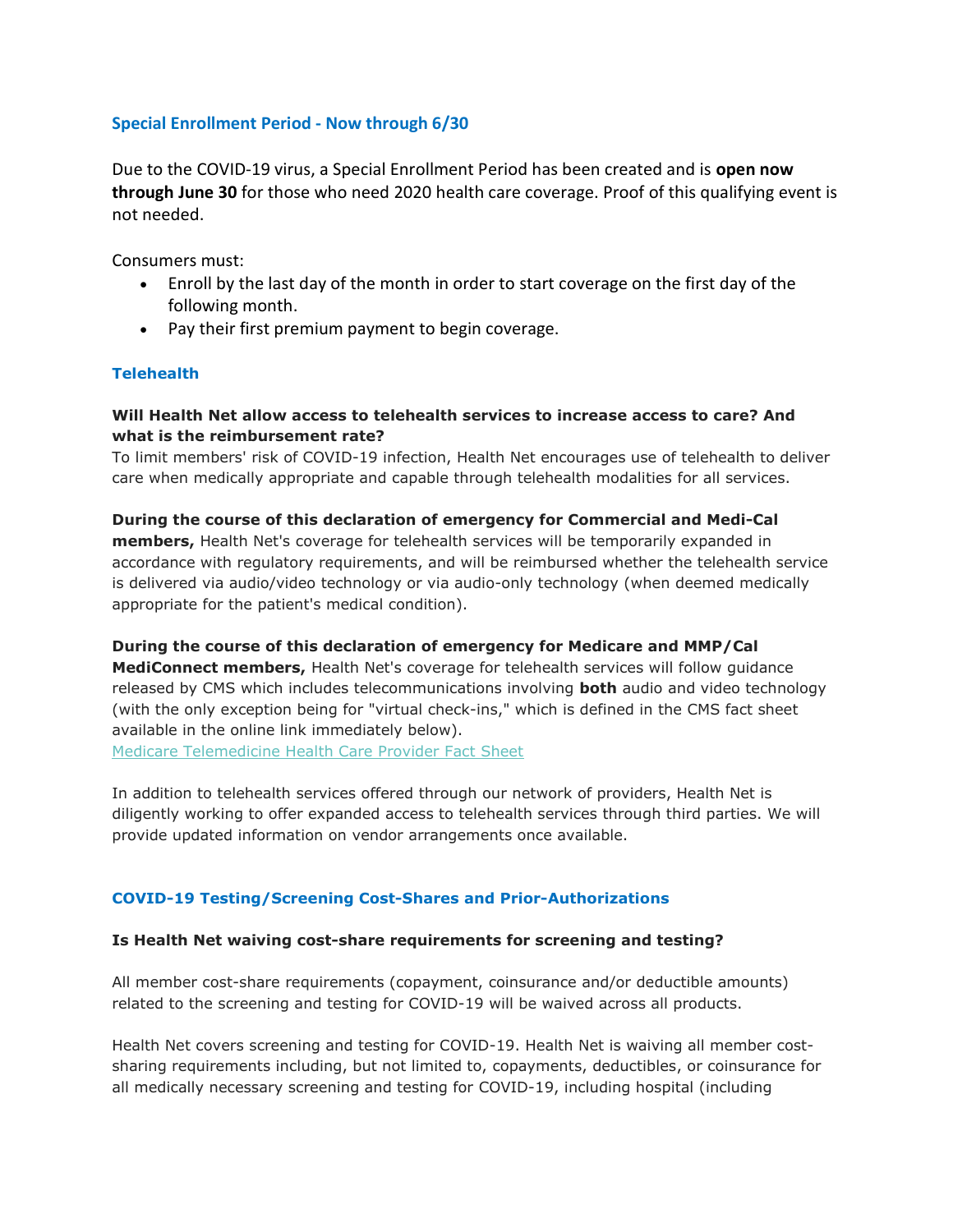emergency department), urgent care visits, and provider office visits where the purpose of the visit is to be screened and/or tested for COVID-19.

### Can providers balance bill members for fees related to screening and testing for COVID-19?

Balance billing is strictly prohibited by state and federal law and Health Net's PPA. Providers may not bill members for any fees related to screening and testing for COVID-19.

### Is Health Net requiring prior authorization, precertification, prior notification, or step therapy protocols for COVID-19 screening and testing?

Health Net is not requiring prior authorization, precertification, prior notification, or step therapy protocols for COVID-19 screening and testing services at this time.

### COVID-19 testing

Testing can be ordered only by physicians or other authorized health care providers. Members seeking testing for COVID-19 should consult with their physician or health care provider who may order the test if they determine the patient meets testing criteria.

#### Screening and testing guidelines for COVID-19

On March 19, 2020, the state of California launched a new coronavirus awareness website. According to this website:

- California is expanding the coronavirus testing capacity daily.
- Currently, testing is being prioritized for people who have the coronavirus symptoms AND have one of these risk factors:
	- o Have had contact with a person who has tested positive for COVID-19, OR
	- $\circ$  Are health care providers or work with vulnerable populations (such as a long term care facility), OR
	- o Traveled to an affected country in the past 14 days, OR
	- $\circ$  Are over age 60, have a compromised immune system or have serious chronic medical conditions

#### Prescriptions – Refills and Emergency Supply

#### How do members obtain an emergency supply of a prescription?

To obtain an emergency supply of a prescription medication, affected members can return to the pharmacy where the original prescription was filled. In addition, we are waiving prescription refill limits for medically necessary drugs and relaxing restrictions on home or mail delivery of prescription drugs. If the pharmacy is not open due to the state of emergency, affected members can contact the Emergency Response line at 1-800-400-8987, 8 a.m. to 6 p.m. Pacific Time (PT) for questions or assistance.